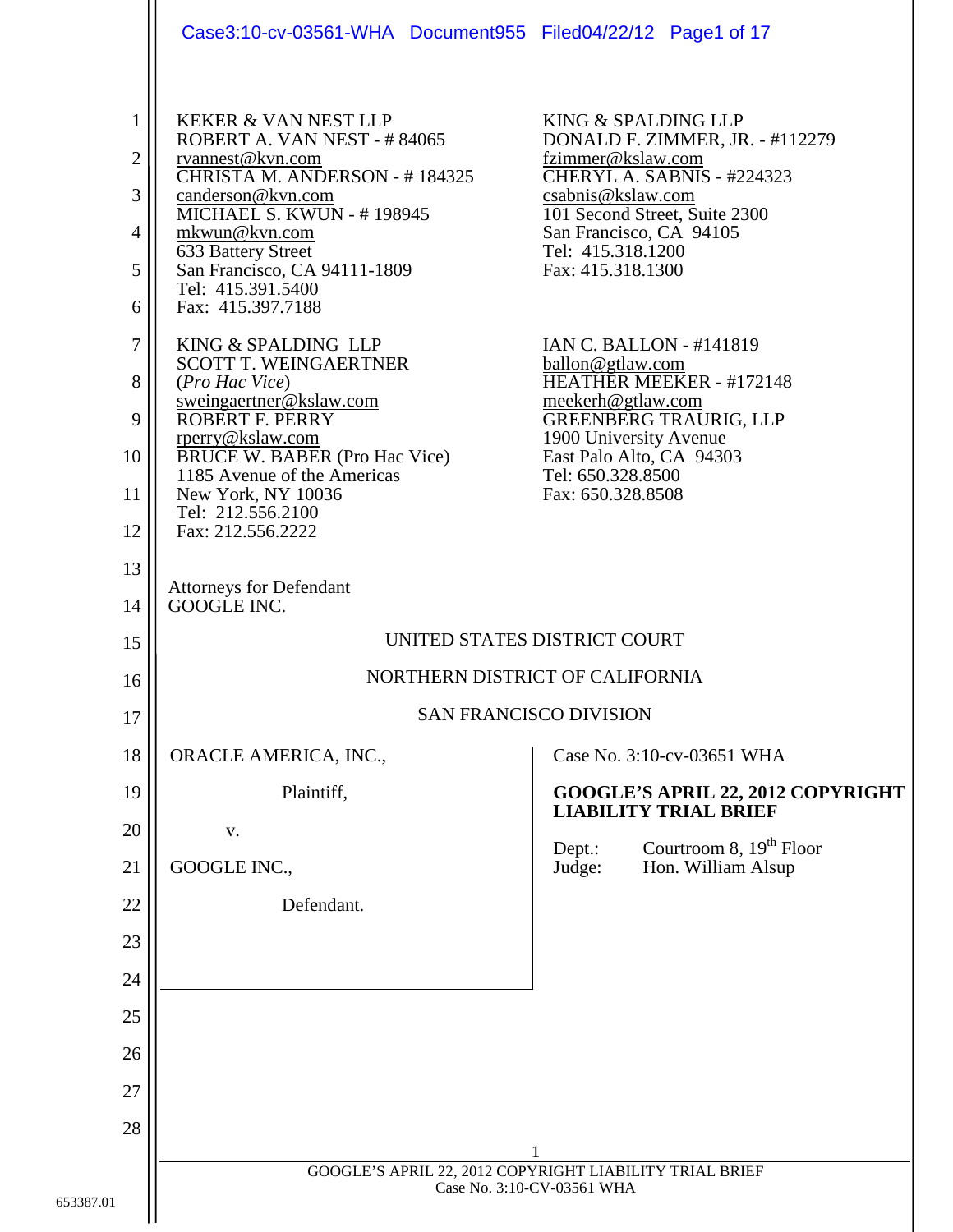|                | Case3:10-cv-03561-WHA Document955 Filed04/22/12 Page2 of 17                                                                                                                                                                                       |  |
|----------------|---------------------------------------------------------------------------------------------------------------------------------------------------------------------------------------------------------------------------------------------------|--|
| 1              | <b>INTRODUCTION</b><br>I.                                                                                                                                                                                                                         |  |
| $\overline{2}$ | Google responds to the questions the Court has asked regarding copyright issues and the                                                                                                                                                           |  |
| 3              | 37 API packages.                                                                                                                                                                                                                                  |  |
| 4              | II.<br><b>ARGUMENT</b>                                                                                                                                                                                                                            |  |
| 5              | A.<br>Structure, sequence and organization can be patented.                                                                                                                                                                                       |  |
| 6              | Structure, sequence and organization can be patented, assuming it is part of a "process,                                                                                                                                                          |  |
| $\overline{7}$ | machine, manufacture, or composition of matter " 35 U.S.C. § 101. As with any patent                                                                                                                                                              |  |
| 8              | claim, the scope of any such claim would be limited to embodiments that fall within the claim                                                                                                                                                     |  |
| 9              | language. The patent claims would also need to satisfy the other requirements of the Patent Act.                                                                                                                                                  |  |
| 10             | Patentable subject matter is defined by Section 101 of the Patent Act:                                                                                                                                                                            |  |
| 11<br>12       | Whoever invents or discovers any new and useful process, machine, manufacture,<br>or composition of matter, or any new and useful improvement thereof, may obtain<br>a patent therefor, subject to the conditions and requirements of this title. |  |
| 13             | 35 U.S.C. § 101; see also Bilski v. Kappos, 130 S. Ct. 3218, 3225 (2010) (discussing 35 U.S.C.                                                                                                                                                    |  |
| 14             | § 101). The structure, sequence and organization of a set of APIs could be part of a patentable                                                                                                                                                   |  |
| 15             | machine. See In re Alappat, 33 F.3d 1526, 1545 (Fed. Cir. 1994) (en banc) ("such programming                                                                                                                                                      |  |
| 16             | creates a new machine, because a general purpose computer in effect becomes a special purpose                                                                                                                                                     |  |
| 17             | computer once it is programmed to perform particular functions pursuant to instructions from                                                                                                                                                      |  |
| 18             | program software").                                                                                                                                                                                                                               |  |
| 19             | In explaining Section 102(b) of the Copyright Act, the Federal Circuit has noted that                                                                                                                                                             |  |
| 20             | "patent and copyright laws protect distinct aspects of a computer program." Atari Games Corp.                                                                                                                                                     |  |
| 21             | v. Nintendo of Am. Inc., 975 F.2d 832, 839 (Fed. Cir. 1992) (citing Baker v. Selden, 101 U.S. 99,                                                                                                                                                 |  |
| 22             | 103 (1879)). "Title 35 [i.e., the Patent Act] protects the process or method performed by a                                                                                                                                                       |  |
| 23             | computer program; title 17 [i.e., the Copyright Act] protects the expression of that process or                                                                                                                                                   |  |
| 24             | method." <i>Id.</i> As the Supreme Court has explained:                                                                                                                                                                                           |  |
| 25             | There is no doubt that a work on the subject of book-keeping, though only                                                                                                                                                                         |  |
| 26             | explanatory of well-known systems, may be the subject of a copyright; but, then, it<br>is claimed only as a book. Such a book may be explanatory either of old systems,                                                                           |  |
| 27             | or of an entirely new system; and, considered as a book, as the work of an author,<br>conveying information on the subject of book-keeping, and containing detailed                                                                               |  |
| 28             | explanations of the art, it may be a very valuable acquisition to the practical<br>knowledge of the community. But there is a clear distinction between the book,                                                                                 |  |
|                | GOOGLE'S APRIL 22, 2012 COPYRIGHT LIABILITY TRIAL BRIEF                                                                                                                                                                                           |  |

 $\mathbf{L}$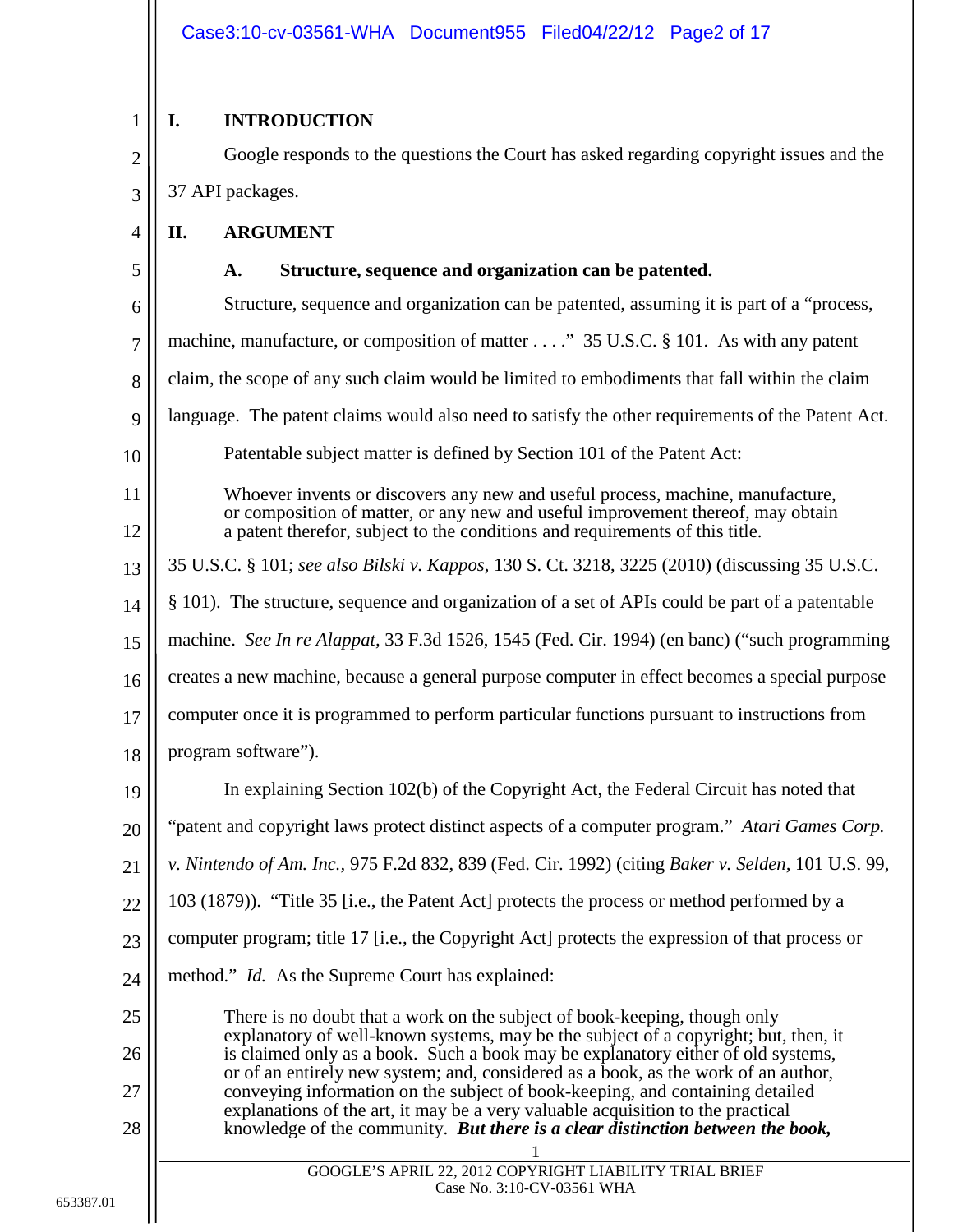*as such, and the art which it is intended to illustrate.* The mere statement of the proposition is so evident, that it requires hardly any argument to support it. *The same distinction may be predicated of every other art* as well as that of bookkeeping. A treatise on the composition and use of medicines, be they old or new; on the construction and use of ploughs, or watches, or churns; or on the mixture and application of colors for painting or dyeing; or on the mode of drawing lines to produce the effect of perspective, — would be the subject of copyright; but *no one would contend that the copyright of the treatise would give the exclusive right to the art or manufacture described therein.* The copyright of the book, if not pirated from other works, would be valid without regard to the novelty, or want of novelty, of its subject-matter. The novelty of the art or thing described or explained has nothing to do with the validity of the copyright. *To give to the author of the book an exclusive property in the art described therein, when no examination of its novelty has ever been officially made, would be a surprise and a fraud upon the public. That is the province of letters-patent, not of copyright.*  The claim to an invention or discovery of an art or manufacture must be subjected to the examination of the Patent Office before an exclusive right therein can be obtained; and it can only be secured by a patent from the government. *Baker*, [1](#page-2-0)01 U.S. at 101-02 (emphases added).<sup>1</sup>

11 12 13 14 15 16 17 18 19 20 21 22 23 24 25 26 The core of Oracle's copyright claims—everything except its documentation claims and its claims about portions of 12 files—is barred by *Atari* and *Baker.* Oracle claims that "the selection and arrangement" of the elements of the 37 APIs is copyrightable. *See* Oracle 4/5/12 Br. [Dkt. 859] at 10. But the selection and arrangement of APIs elements cannot, standing alone, support a copyright infringement verdict. If, for the 37 APIs at issue, Google had substituted APIs that had *exactly* the same structure, selection and organization as the Oracle APIs, but that *did* different things, the resulting work as a whole would not be substantially similar. For example, if every method always returned the same result, regardless of what inputs were provided (e.g., a zero for methods with numerical results, an "a" for those that return strings, "true" for those that return true or false, and so on), the resulting APIs would not be substantially similar, notwithstanding having *precisely* the same structure, selection and organization as Oracle's APIs. The true premise of Oracle's claim is that the Google APIs *do* the same thing that 1 In *Mazer v. Stein,* 347 U.S. 201 (1954), the Supreme Court stated that "[n]either the Copyright Statute nor any other says that because a thing is patentable it may not be copyrighted. We should not so hold." *Id.* at 217. In the footnote immediately following that statement, however, the Court cited an article about the overlap between copyrights and *design* patents. *Id.* at 217 n.38 (citing Richard W. Pogue, *Borderland—Where Copyright and Design Patent Meet,* 6 Copyright L. Symp. 3 (1955)). The Court held that a statuette can qualify both as "art for the copyright" and an "invention of original and ornamental design for design patents." *Mazer,* 347

<span id="page-2-0"></span>27 28 U.S. at 218. Section 102(b) of the Copyright Act does not preclude "designs" from copyright protection, but *does* exclude procedures, processes, systems and methods of operation. *See* 17 U.S.C. § 102(b).

1

2

3

4

5

6

7

8

9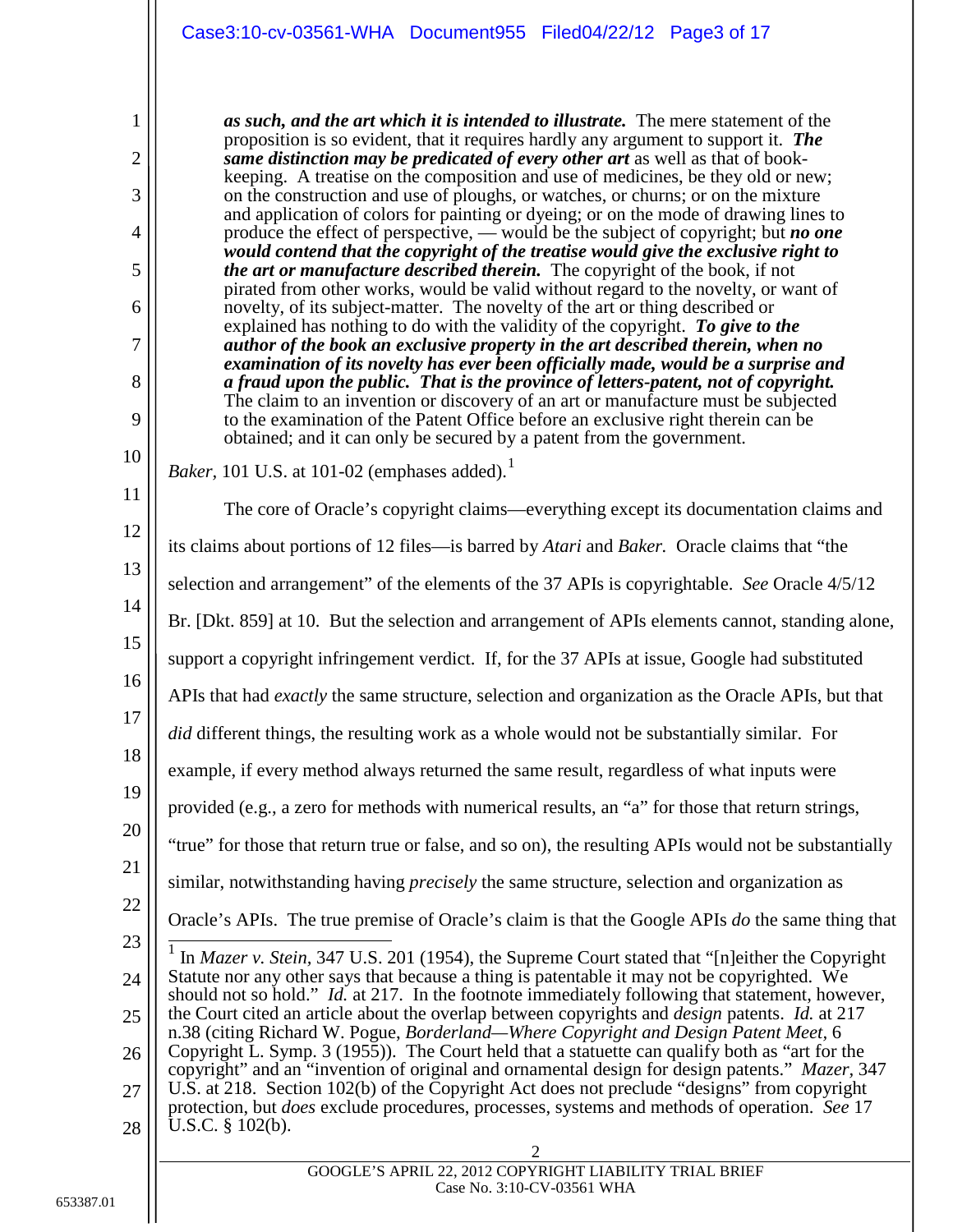the Oracle APIs *do*—that the Google APIs perform the same *functions* as the Oracle APIs. In short, in contradiction to Supreme Court precedent, Oracle is claiming that it owns the "the exclusive right to the art or manufacture described" in its specifications. *See Baker,* 101 U.S. at 102.

5 6

7

8

9

10

11

12

13

14

15

16

17

1

2

3

4

#### **B. The Copyright Office did not consider whether the structure, sequence and organization of the 37 APIs is copyrightable subject matter.**

Counsel for Oracle has admitted, "I don't think there's any—I don't think there's any imprimatur on the theory of copyrightability. I think there is an imprimatur on the registerability of the underlying material." RT 884:10-13. Here, the "underlying material" was the J2SE 5.0 platform *as a whole.* Nothing in the registration application offered any hint to the Copyright Office that copyright protection was sought specifically for the 166 API packages that were a part of that platform, let alone for the 37 API packages specifically at issue in this case—and certainly no notice was given that Sun sought protection for the structure, sequence and organization of those 37 API packages. *See* TX 475, 476; *see also* RT 884:3-7 (registration application did not give the Copyright Office a "heads up" that Sun was "seeking copyright protection on the structure, sequence, and organization" of the 37 API packages).

18 19 20 21 22 23 24 25 26 27 Any contrary assertion would border on the absurd. If, for example, an author seeks to register copyright in a biography of John F. Kennedy, the Copyright Office does not examine the book to determine whether the book includes quotations of President Kennedy's speeches over which the biographer cannot claim copyright. The Copyright Office does not note that the copyright does not extend to the individual words in the book. The Copyright Office does not add a disclaimer that the registration does not preclude others from "copying" the idea of writing a biography of our thirty-fifth president. The Copyright Office does not consider whether the structure, sequence and organization of the biography is copyrightable. Instead, the registration for that biography means only that the Copyright Office has concluded that the biography *as a whole* contains copyrightable subject matter. *See* 3-12 Nimmer § 12.11[B][3] (other than examining the work *as a whole* to determine copyrightability, "unlike a patent claim, a claim to copyright is not examined for basic validity before a certificate is issued").

> 3 GOOGLE'S APRIL 22, 2012 COPYRIGHT LIABILITY TRIAL BRIEF Case No. 3:10-CV-03561 WHA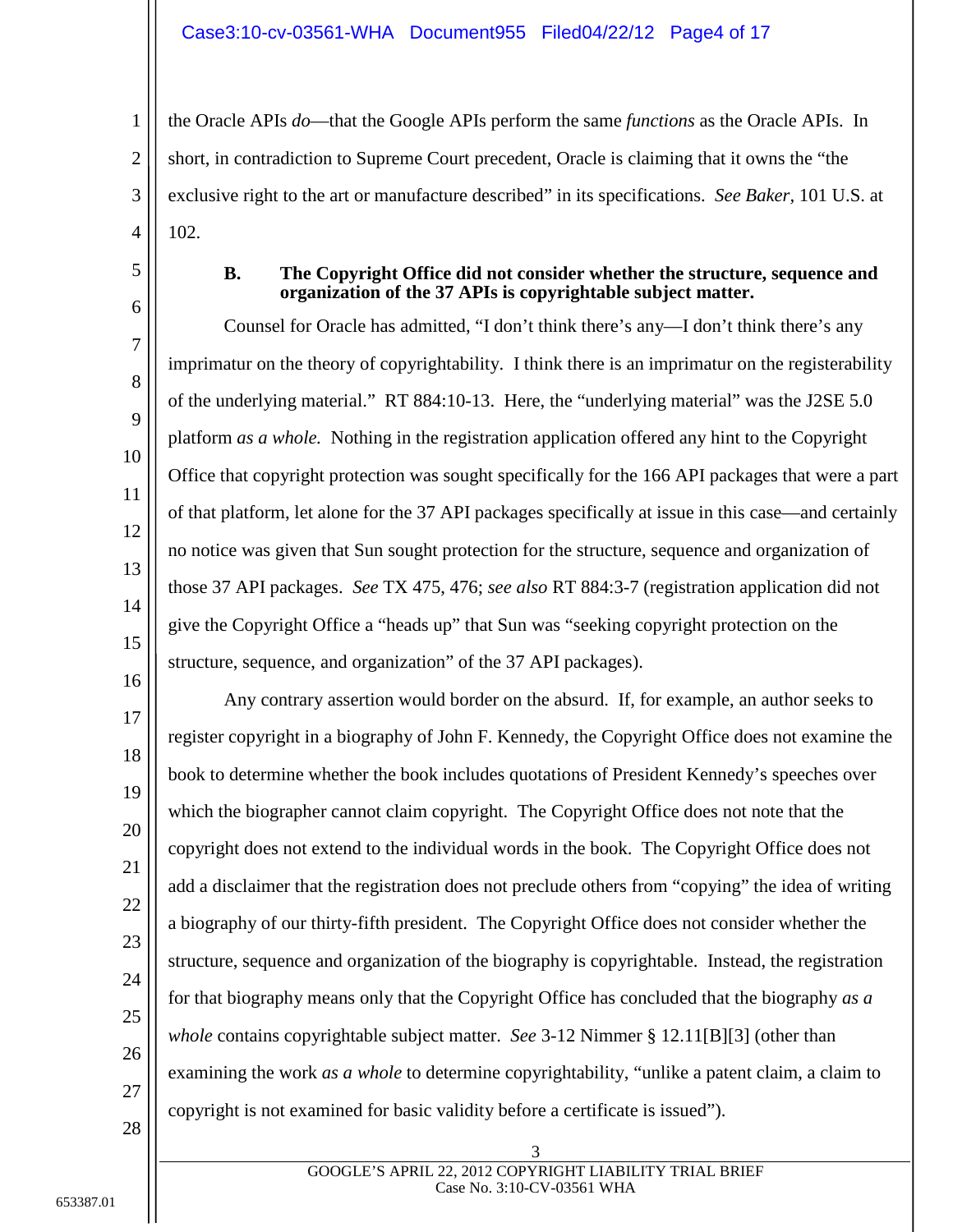2 3

4

5

6

7

8

9

10

11

12

13

1

#### **C. The plaintiff must prove that an alleged derivative work infringes the plaintiff's work.**

Oracle concedes that for its derivative work claim, it must prove the same elements as it must for any infringement claim. *See* RT 885:17-21, 886:8-9 (counsel for Oracle); *id.* at 886:13- 15 (counsel for Google: "the Ninth Circuit requires that a derivative work, to be an infringement, has to include protectable elements, copyrightable elements of the first work"); *id.* 886:20-21 (counsel for Oracle: "I don't think we disagree with that, Your Honor."); *see also Mirage Editions v. Albuquerque A.R.T. Co.,* 856 F.2d 1341, 1343 (9th Cir. 1988) ("a work will be considered a derivative work only if it would be considered an infringing work if the material which it has derived from a preexisting work had been taken without the consent of a copyright proprietor of such preexisting work") (quotation marks and citation omitted). Applying these concepts in the context of computer video games, the Ninth Circuit has held that "[a] derivative work must *incorporate a protected work* in some concrete or permanent form." *Lewis Galoob Toys, Inc. v. Nintendo of America, Inc.,* 964 F.2d 965, 969 (9th Cir. 1992) (emphasis added).

14

15

16

17

18

19

20

#### **D. There are no subsidiary fact questions for the jury.**

The Court must resolve any factual issues relevant to copyrightability; there are no subsidiary fact issues for the jury. *Lotus Dev. Corp. v. Borland Int'l, Inc.,* 788 F. Supp. 78, 96 (D. Mass. 1992) ("issues of copyrightability, *including any fact questions bearing upon them,* must be determined by the court, not the jury.") (emphasis added). As Judge Easterbrook has explained, "[a] jury has nothing to do with" the copyrightability determination. *Pivot Point, Int'l, Inc. v. Charlene Prods., Inc.,* 932 F. Supp. 220, 225 (N.D. Ill. 1996).

As the Supreme Court has noted in the patent context, "functional considerations" play a role in deciding whether a judge or jury should make various determinations. *See Markman v. Westview Instrs.,* 517 U.S. 370, 388 (1996). Thus, in the patent context, the Supreme Court held that "there is sufficient reason to treat construction of terms of art like many other responsibilities that we cede to a judge in the normal course of trial, notwithstanding its evidentiary underpinnings." *Id.* at 390. In the context of a copyrightability determination, the *Lotus* court considered these issues at length, and correctly concluded any subsidiary fact questions should be

28

26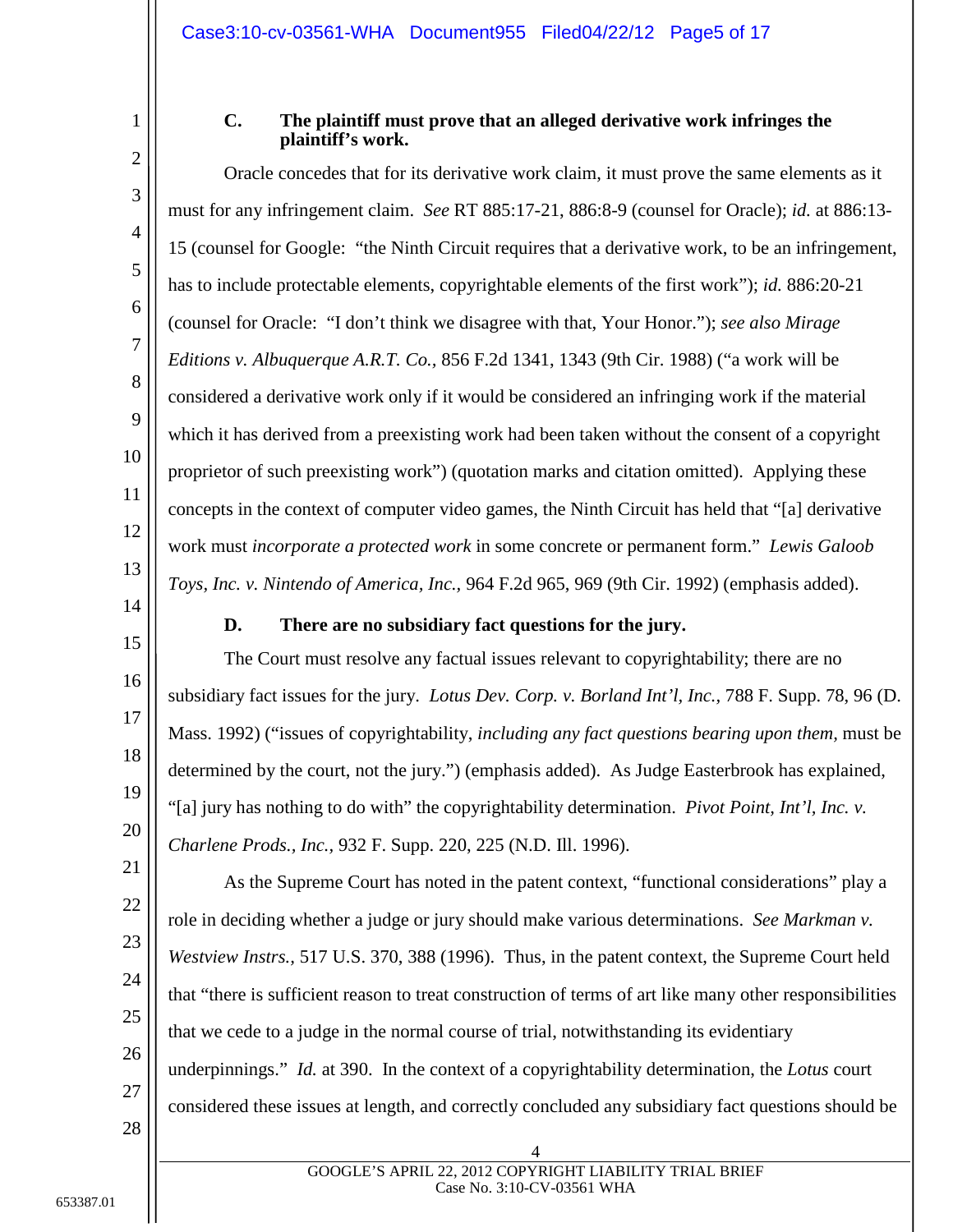decided by the court, not the jury. *See Lotus*, 788 F. Supp. at 95-96.<sup>[2](#page-5-0)</sup>

### **E. What are the relevant "works" for copyright purposes?**

**1. Oracle's "work" (i.e., the work allegedly infringed) is the work it** 

# 3

1

2

4

5

6

7

8

9

10

11

12

13

14

15

16

17

18

**registered—the Java platform as a whole.** In any copyright case, the work of the plaintiff that is at issue is  $-$  and can only be  $-$  the specific "work" that is the subject of any copyright registration pleaded and relied on by the plaintiff. That work, as a whole, is the work to which the defendant's accused work, as a whole, must be compared for purposes of determining: (1) substantial similarity (or virtual identity) and therefore infringement; (2) whether the *de minimis* doctrine applies; and (3) defendant's fair use defense under 17 U.S.C. § 107. This conclusion is the only one consistent with the overall Copyright Act read in its entirety and is compelled by the unambiguous statutory language of the fair use section, 17 U.S.C. § 107. Any other result would defeat the purpose of the statutory requirement under 17 U.S.C. § 411 that a plaintiff's claim of copyright in the asserted works be registered as a prerequisite to filing suit,  $3 \text{ would improve}$  $3 \text{ would improve}$  allow a plaintiff in a copyright case to assert claims of infringement for "works" in which no claim of copyright has been registered, and would turn a carefully-constructed statutory framework into a guessing game, with the plaintiff free to define and re-define its "work" at its whim. *See* RT 922:2-5 ("It seems strange that I would have to go through an entire trial and only then would it—would the scales fall from my eyes and I would see clearly what the work as a whole is.").

<span id="page-5-1"></span><span id="page-5-0"></span>19 20 21 22 23 24 25 26 27 28 5 GOOGLE'S APRIL 22, 2012 COPYRIGHT LIABILITY TRIAL BRIEF Case No. 3:10-CV-03561 WHA The Copyright Act pervasively refers to the concept of a "work" as the "thing" that is subject to copyright protection. Section 408 of the Act provides for the registration, by the owner of copyright in a work, of the owner's "copyright claim" in the work. *See* 17 U.S.C. § 408. While such registration is not "a condition for copyright protection," *see id.,* no infringement 2 Although subsidiary fact questions about *what* is copyrightable are for the Court, the Ninth Circuit has suggested that the Court may define what is copyrightable by category rather than by specific item. *See infra* Part [II.E.3.a.](#page-9-0)  $3$  Section 411's requirement that the work be registered prior to suit applies only to "United" States" works. *See* 17 U.S.C. § 411. This exception reflects the fact that the Berne Convention, to which the United States is a signatory, prohibits the United States from imposing formalities such as registration as a pre-condition to suit on works originating in non-United States Berne Convention countries. There is no dispute that Oracle's work is a United States work, to which section 411 applies.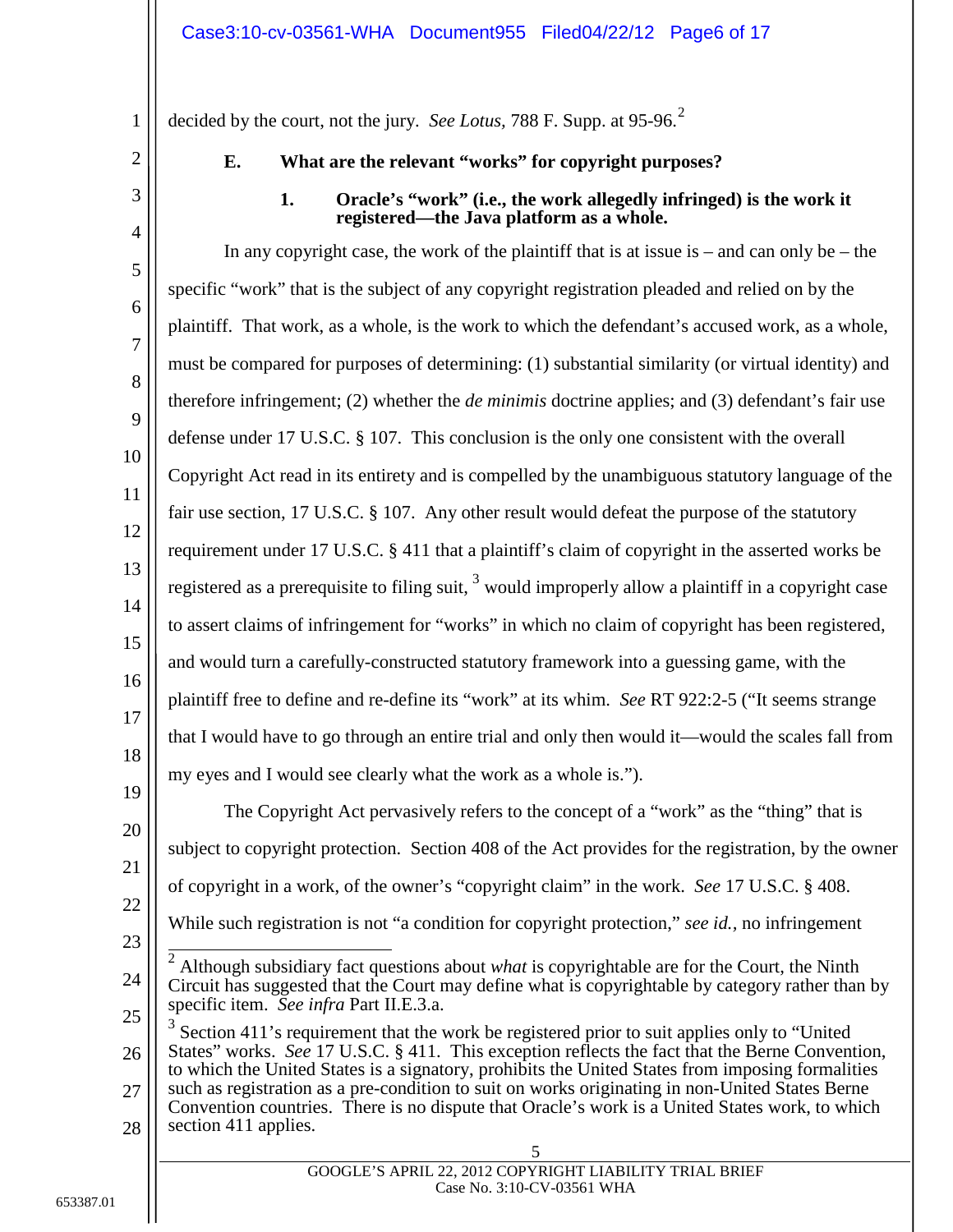#### Case3:10-cv-03561-WHA Document955 Filed04/22/12 Page7 of 17

1 2 3 4 5 6 action may be instituted until registration of the owner's copyright claim has been made in accordance with the Act. *Id.* § 411(a). Registration, in turn, requires compliance with the Act's deposit requirement, set forth in section 411(b). Section 411(b) requires that two complete copies of the best edition of a published work (or other identifying or other material acceptable to the Copyright Office) be submitted to the Copyright Office, and section 411(a) requires that those copies be submitted together with the application for registration.

7 8 9 10 11 12 Because of the registration requirement, only "copyrighted works"—i.e., works in which the owner's copyright claim has been registered—can be the subject of a claim of infringement. The Act uses the phrase "copyrighted works" throughout section 106—which defines the exclusive rights of the owner of a "copyrighted work"—and in other sections, including section 107, which provides that the fair use of a copyrighted work is not an infringement. 17 U.S.C. §§ 106, 107.

13 14 In the three copyright registrations identified in Oracle's Amended Complaint, Sun Microsystems registered with the Copyright Office two separate "works":

15

16

17

1. a work entitled "Java Standard Edition 1.4," *see* Am. Complaint, Ex. H [Dkt. 36-  $1$ ];<sup>[4](#page-6-0)</sup> and

2. a work entitled "Java 2 Standard Edition, Version 5.0," *see id.*[5](#page-6-1)

18 19 20 21 22 23 In accordance with normal Copyright Office practice, the registration forms do not provide a description or more specific identification of the works. As part of indicating the "nature of authorship" for Sun and the other authors whose materials were included in the works and the material that was added to prior versions of the works, Sun stated that the works included both "computer code" and "accompanying documentation and manuals." *See* TX 464, 475, 476. The registrations do not suggest that the "work" being registered was just the APIs (however defined),

<span id="page-6-0"></span>25

28 Development Kit," "J2SE Development Kit" and "JDK 5.0."

<sup>24</sup>

The registration for this work, No. TX 6-196-514, states that the work is also known as "J2SE 1.4," "Java 2 Platform, Standard Edition, v 1.4," "Java 2 Standard Edition Software Development Kit 1.4" and "SDK 1.4."

<span id="page-6-1"></span><sup>26</sup> 27 <sup>5</sup> The original and supplementary registrations for this work, Nos. TX 6-066-538 and TX 6-143- 306, state that the work is also known as "J2SE 5.0," "Java 2 Platform, Standard Edition, Version 5.0," "Java 2 Standard Edition 5.0 Development Kit," "Java 2 Platform Standard Edition 5.0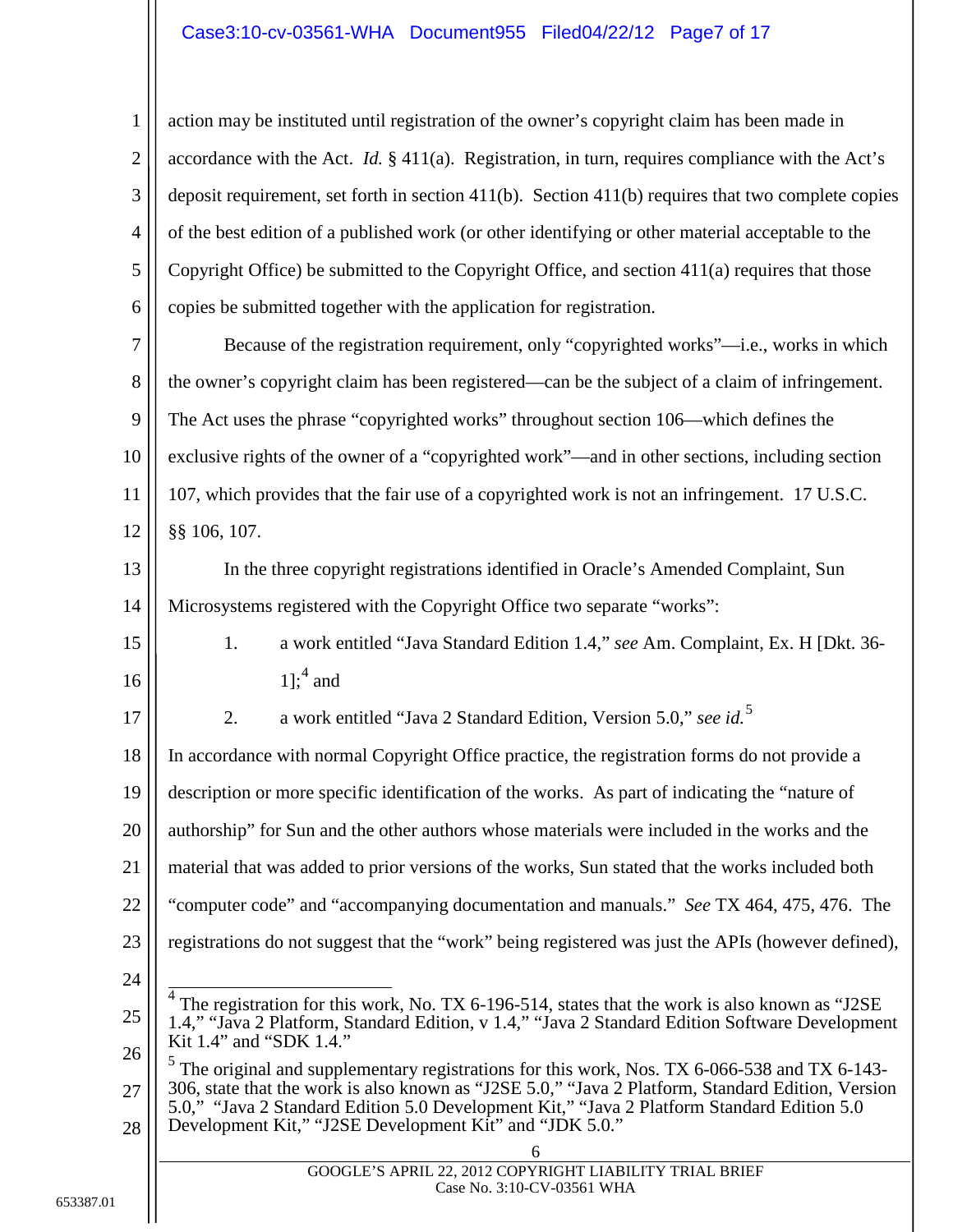#### Case3:10-cv-03561-WHA Document955 Filed04/22/12 Page8 of 17

just the Java class libraries (the source code implementing those APIs, separate and apart from the source code implementing the rest of the relevant Java platform), just the documentation, or just the "selection, arrangement and structure" or "selection, structure and organization" of any parts of the entire work or any portion thereof.

5 6 7 8 9 10 11 12 13 14 15 16 17 18 It is part of the plaintiff's burden in a copyright t case to both plead and prove that it owns the copyright rights in a work that is the subject of a copyright registration. *See Miller v. Facebook, Inc.,* No. C 10-00264 WHA, 2010 U.S. Dist. LEXIS 31534 at \*6-\*7 (N.D. Cal. 2010); *see also Gee v. CBS, Inc.,* 471 F. Supp. 600, 634 (E.D. Pa. 1979) ("To be sufficient under Rule 8 a claim of infringement must state, inter alia, which specific original work is the subject of the copyright claim, that plaintiff owns the copyright, that the work in question has been registered in compliance with the statute and by what acts and during what time defendant has infringed the copyright."). In this case, Oracle has argued that it met that pleading burden by pleading "the pertinent copyright registrations"; in Oracle's words, "[i]dentification of the copyright registrations issued is sufficient to establish ownership of the protected materials." Oracle Opp. To Google Mot. To Dismiss [Dkt. 40] at 3. In the parties' Joint Case Management Statement filed on November 11, 2010 [Dkt. 53], Oracle confirmed that its complaint alleged that components of Android infringe seven Oracle patents and "*two* of Oracle America's Java-related copyrights." Dkt. 53 at 2 (emphasis added).

19 20 21 22 23 24 25 26 27 28 7 Once a copyright plaintiff has identified the work and registration on which it bases its complaint, it is that work, as submitted with the registration, that defines the scope of the plaintiff's claim. Courts have, for example, "assumed" that a plaintiff's claim of infringement "may be maintained only to vindicate infringement of its work deposited with the registration." *E. Mishan & Sons, Inc. v. Marycana, Inc.,* 662 F.Supp. 1399, 1346 (S.D.N.Y. 1987); *see also Tradescape.com v. Shivaram,* 77 F. Supp.2d 408, 414 (S.D.N.Y. 1999) ("The burden of course is on the plaintiff to show that allegedly infringed code is covered by a valid registration."). Courts have also recognized that one of the purposes of the deposit requirement is to provide "sufficient material *to identify the work* in which the registrant claims a copyright." *Nicholls v. Tufenkian Import/Export Ventures,* 367 F. Supp. 2d 514, 520 (S.D.N.Y. 2005) (emphasis added). As the

1

2

3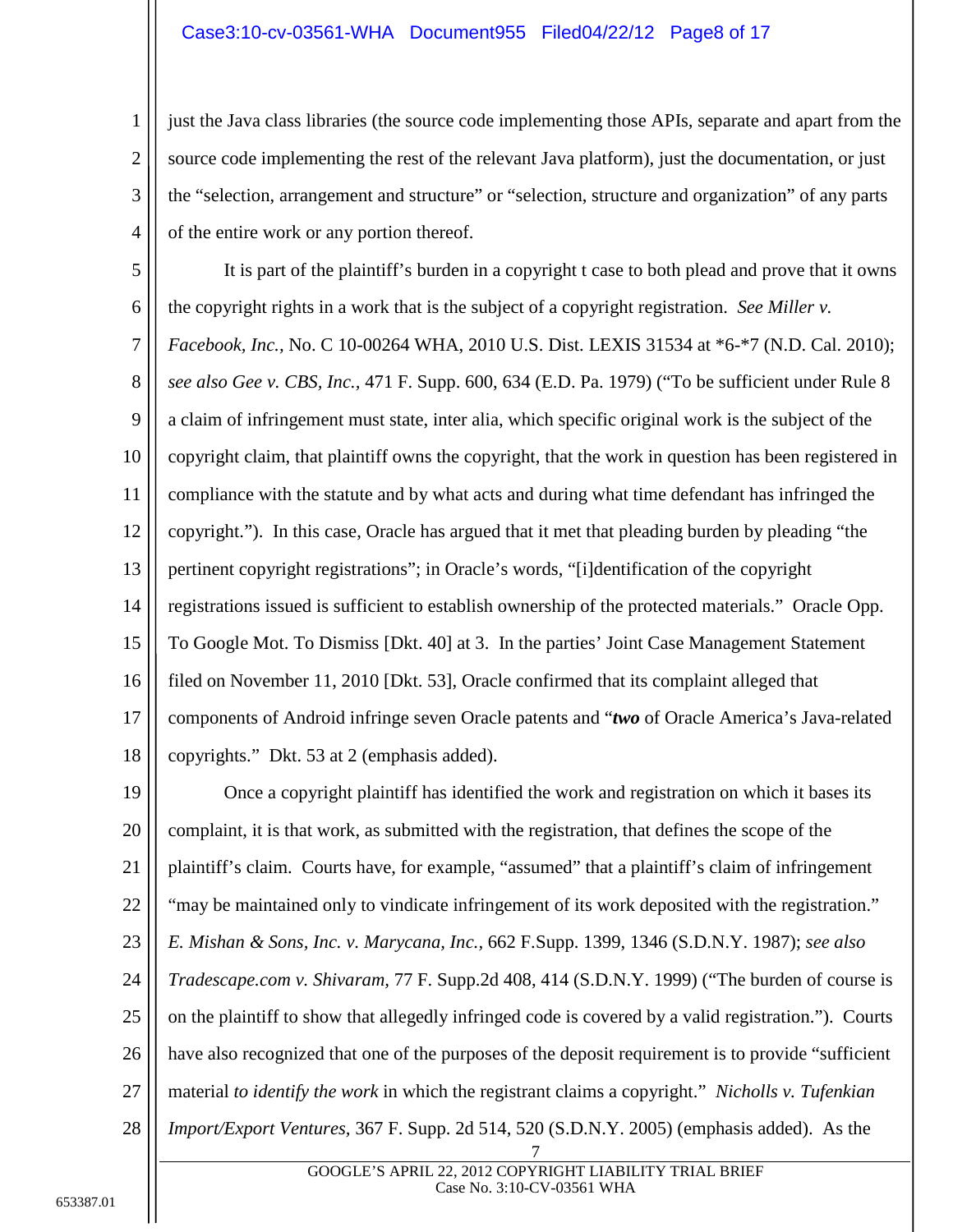#### Case3:10-cv-03561-WHA Document955 Filed04/22/12 Page9 of 17

First Circuit has recognized, "a key purpose of the Section 408(b) deposit requirement is *to prevent confusion* about *which work the author is attempting to register*" and protect under the registration. *Data General Corp. v. Grumman Systems Support Corp.,* 36 F.3d 1147, 1162 (1st Cir. 1994) (emphases added).

5 6 7 8 9 10 11 The Court should not allow Oracle to claim infringement of a subset of its registered work. In the summary judgment briefing, the sole case Oracle relied upon on this point was *Bean v. McDougal Littell,* 669 F. Supp. 1031 (D. Ariz. 2008). *See* Oracle Opp. to MSJ [Dkt. 339] at 23-24. In *Bean,* the court noted that "*[w]hen a claimant registers a collective work,* the copyright protection can also extend to each constituent part of that work." 669 F. Supp. at 1034 (emphasis added). Oracle did not register a collective work, *see* TX 4[6](#page-8-0)4, 475, 476,<sup>6</sup> and thus *Bean* is inapplicable. $'$ 

<span id="page-8-2"></span><span id="page-8-1"></span><span id="page-8-0"></span>12 13 14 15 16 17 18 19 20 21 22 23 24 25 26 27 28 8 GOOGLE'S APRIL 22, 2012 COPYRIGHT LIABILITY TRIAL BRIEF Case No. 3:10-CV-03561 WHA There should be no confusion – and no issue – about the Oracle works that are the works at issue. The "works" are the complete Java 2 SE platforms that Oracle chose to register, which include over 160 API packages, a virtual machine, a compiler, documentation, the Java runtime environment, the NetBeans development environment, and all of the other elements of the Java Development Kit. This is, in fact, what Oracle pled in the operative complaint, where it alleged that "Google's Android infringes Oracle America's copyrights *in the Java platform*." Am. Compl. [Dkt. 36] ¶ 39 (emphasis added). Oracle has not pled any copyright registrations for any lesser works, any portions of the works, or any works other than the entire platform.<sup>[8](#page-8-2)</sup> 6 Section 6 of the copyright registration form is titled "DERIVATIVE WORK OR COMPILATION," and directs the copyright claimant to "[i]dentify any preexisting work or works that this work is based on or incorporates." *See* TX 464, 475, 476. Sun identified versions 1.4 and 5.0 of the Java 2 SE platform as derivative works of prior versions, but did not identify them as compilations. A collective work is a time of compilation. *See* 17 U.S.C. § 101 ("The term 'compilation' includes collective works."). <sup>7</sup> For the same reason, the reference in 37 C.F.R. § 202.3(b)(4)(i)(A) to "copyrightable elements that are otherwise recognizable as self-contained works" is inapplicable. The regulation allows a copyright owner to register as a single work *a collection of artistically related works* that have been published as a single *unit of publication*. However, if the copyright owner chooses not to register individual elements of that work, it cannot then assert infringement of the individual elements as separate works. Google agrees with Oracle that the issue of which of the Java platform registrations and works Oracle chose to rely on in this action is a separate issue from the "work as a whole" issue. *See* RT 920-21. For present purposes, the important fact is that all of Oracle's relevant registrations for its works are for versions of the platform as a whole; none are for APIs, structure, sequence

1

2

3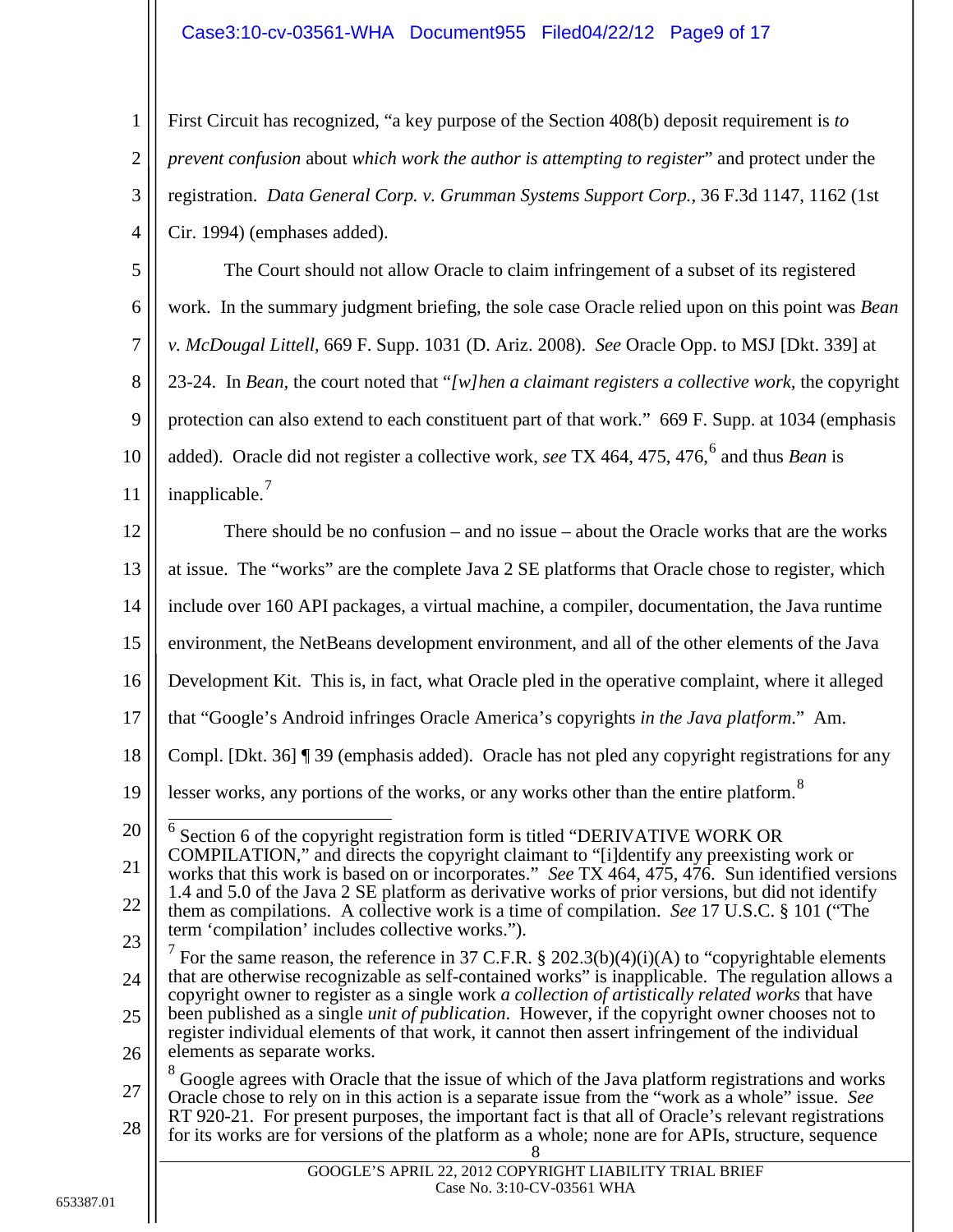2 3

4

5

6

7

8

9

10

11

12

13

1

#### **2. Google's "work" (i.e., the allegedly infringing work) is the Android platform as a whole.**

It is, in the first instance, the plaintiff's burden to identify the works of the defendant that it accuses to be infringements. In this case, Oracle made clear in the copyright count of its Amended Complaint that "Google's Android" is the accused work. Am. Compl. [Dkt. 36] [39] ("Google's Android infringes Oracle America's copyrights in the Java platform"; "Google infringes . . . by distributing Android . . . or the code contained within it.").

Based on Oracle's pleadings, the accused work is Android—which Oracle defined to include an operating system software "stack" that included Java applications, an application framework, core libraries, a virtual machine and a software development kit. *Id.* ¶ 12. In its Amended Complaint, Oracle identified certain portions of Android that Oracle characterized as "infringing" and certain elements of the Java platform that it characterized as "infringed" (*id.* ¶ 40)—but the pleading in its entirety can only fairly be read to assert a claim that "Android" infringes Oracle's copyright rights in "the Java platform."

<span id="page-9-0"></span>14 15

16

#### **3. The jury must compare the works as a whole.**

**a. In determining infringement (including consideration of the** *de minimis* **doctrine), the jury must compare the works as a whole.**

17 18 19 20 21 22 23 24 25 26 27 28 9 The Ninth Circuit has held that it is improper, in considering a claim of infringement based on a "selection, coordination and arrangement" of elements, to consider only selected excerpts such as individual pages of the parties' works. In *Harper House, Inc. v. Thomas Nelson, Inc.,* 5 F.3d 536, 1993 WL 346546 (9th Cir. 1993) ("*Harper House II*") (unpublished), the plaintiff attempted to prove infringement by relying on comparisons of individual pages from the parties' works rather than the entire works. The court held that such a comparison is "inappropriate and misleadingly prejudicial," and held that "[o]nly the unique selection, arrangement and coordination of the works *as a whole* may be compared." 1993 WL 346546 at \*2 (emphasis added). The court specifically noted that there were sections in the defendant's works that had "no counterparts" in the plaintiff's work, and held that those elements had to be taken into account in the comparison of the works. *Id.*  $\overline{a}$ and organization, documentation or any other subset, portion or element of the platform.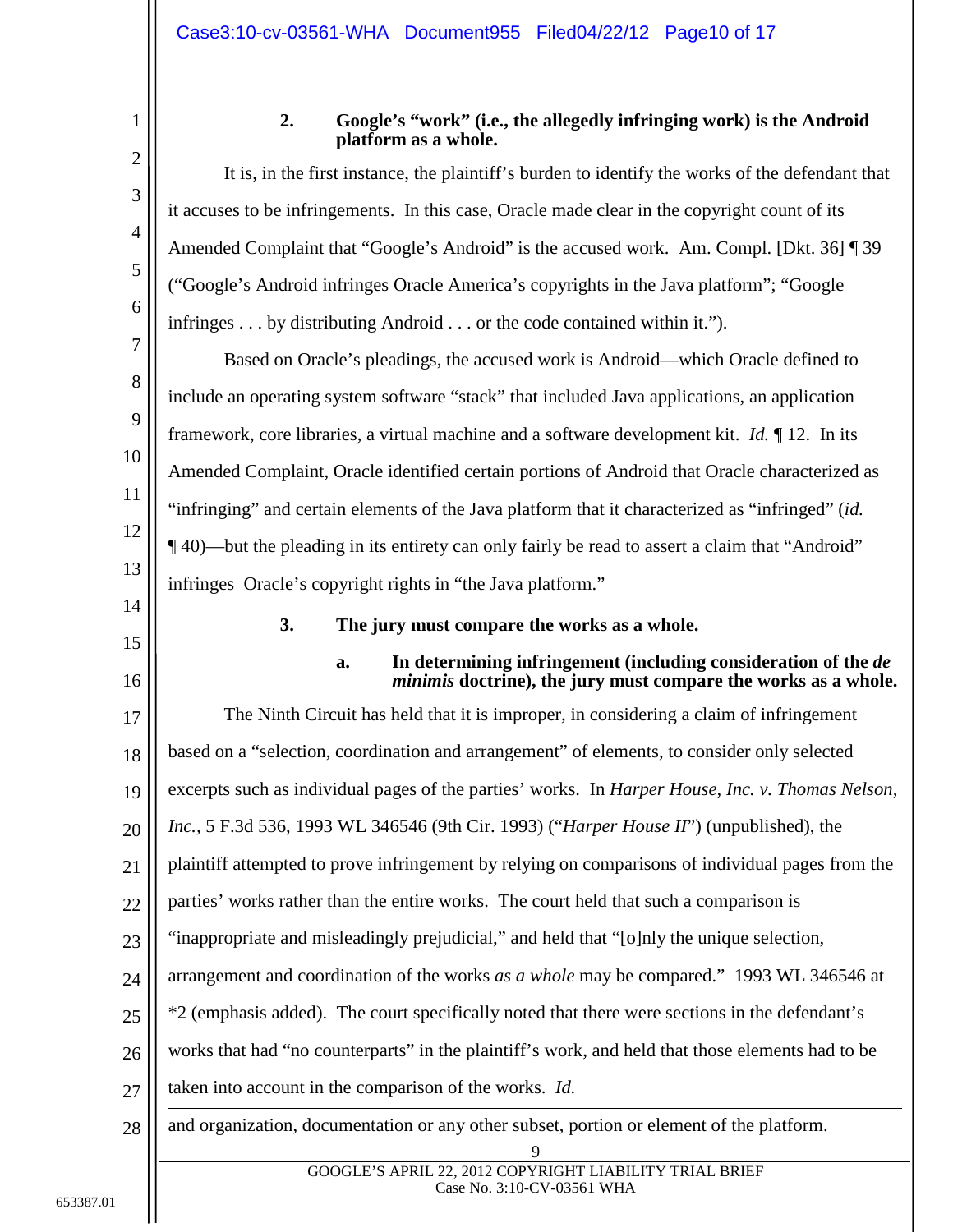#### Case3:10-cv-03561-WHA Document955 Filed04/22/12 Page11 of 17

1 2 3 4 5 6 7 8 9 The Ninth Circuit has also held that the court *must* identify for the jury the unprotectable elements of the plaintiff's work. In *Harper House, Inc. v. Thomas Nelson, Inc.,* 889 F.2d 197 (9th Cir. 1989) ("*Harper House I*"), the Ninth Circuit held that the jury instructions must "adequately distinguish between protectable and unprotectable elements." 889 F.2d at 207-08. Relying on *Harper House I,* the court in *Dream Games of Arizona, Inc. v. PC Onsite,* 561 F.3d 983, 989 (9th Cir. 2009), reaffirmed that, under *Apple Computer, Inc. v. Microsoft Corp.,* 35 F.3d 1435 (9th Cir. 1994), proper consideration of the works requires that the unprotectable elements are identified. The district court in *Dream Games* had identified for the jury the specific elements of the plaintiff's work that were unprotectable. The court therefore affirmed.

10 11 12 13 14 15 16 17 18 19 20 21 22 23 24 25 Thus, while the Ninth Circuit has made plain – and the parties have agreed – that the issues of copyrightability are questions for the court, Ninth Circuit case law appears to allow the court two ways to discharge that responsibility. The court could make specific findings that elements X, Y and Z of plaintiff's work are not copyrightable – and then advise the jury that it is not to consider those elements in its comparison of the works. Alternatively, the court could instruct the jury in categorical terms regarding the elements of the plaintiff's work that are not copyrightable, and then allow the jury to apply those tests – and exclude such elements – before conducting its comparison of the works for infringement purposes. In this case, that would require the court to instruct the jury on at least: (1) the statutory exclusions from copyright under section 102(b), i.e., ideas, systems, methods of operation, etc.; (2) functional requirements for compatibility; (3) the programming equivalents of scenes a faire; (4) the merger doctrine; and (5) any other applicable uncopyrightability doctrines that have evidentiary support. While such a course of action would require additional instructions and place an additional burden on the jury, it would be consistent with the Ninth Circuit's observation in *Harper House I* that the jury "was not told that blank forms, common property, or utilitarian aspects of useful items are not protectable." 889 F.2d at 208.

26 27 28 10 The same analysis applies to the *de minimis* doctrine. In deciding whether alleged copying is *de minimis,* the qualitative and quantitative significance of the taken material must be measured "in relation to the plaintiff's work *as a whole.*" *Newton v. Diamond,* 388 F.3d 1189,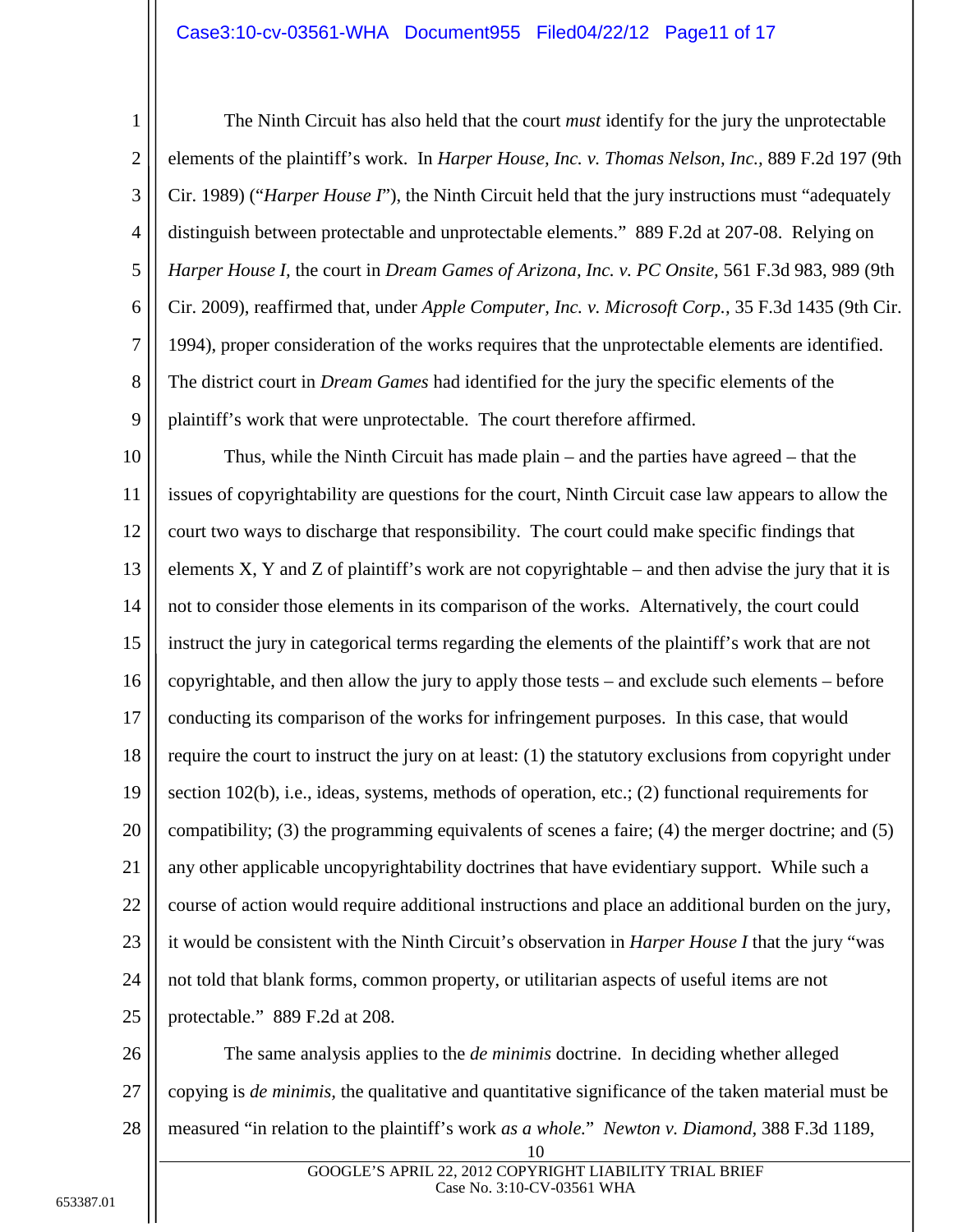#### Case3:10-cv-03561-WHA Document955 Filed04/22/12 Page12 of 17

1195 (9th Cir. 2004). In this case, that means the jury must consider whether the portions of the 12 files are qualitatively or quantitatively significant when compared to the *whole* of Oracle's work, i.e., *the Java platform,* including all of the J2SE APIs and libraries, the Java Virtual Machine, the compiler and the SDK.

5 6 7 8 9 10 11 12 Because the plaintiff's work for purposes of its claim is, as a matter of law, the work that is the subject of its registration, $\frac{9}{9}$  $\frac{9}{9}$  $\frac{9}{9}$  it would be error for the court to leave it to the jury to decide what "works" are at issue. The Court must identify the works as a whole to the jury. For the plaintiff, the "work" is the work that is the subject of the registration—the Java platform. For the defendant, it is the accused work – Android. There is no factual or other standard the jury could apply to determine that some other "works" are at issue or are the "works as a whole" that must be compared. There is also no burden of proof on identifying the "entire work"; the only burden is on the plaintiff to identify the work and registration on which it relies.

13 14 15 Because of these general principles, it is improper and would be error to allow the jury to find infringement based on any comparison other than a comparison of the works in their entireties.

16

1

2

3

4

#### **b. Fair Use**

17 18 19 20 21 22 For purposes of fair use analysis, the statute—17 U.S.C. § 107—is clear and unambiguous. In assessing fair use, one of the factors that must be included in the analysis is "the amount and substantiality of the portion used *in relation to the copyrighted work as a whole.*" 17 U.S.C. § 107(3) (emphasis added); see also 17 U.S.C. §§ 107(2) (referring to the "nature of the copyrighted work"), 107(4) (referring to the "value of the copyrighted work"). Nothing in section 107 suggests or permits fair use analysis based on a portion of the copyrighted work. The statute

<span id="page-11-0"></span><sup>24</sup> 25 26 27 28 9 *Hustler Magazine, Inc. v. Moral Majority, Inc.,* 796 F.2d 1148 (9th Cir. 1986), is not to the contrary. The "work" at issue in Hustler was an issue of a magazine – which is a classic "collective work" under the Copyright Act. *See* 17 U.S.C. § 101 (definition of "collective work"). A "collective work" is, by definition, a work consisting of a number of contributions that constitute "separate and independent works in themselves." The "stand alone" test used in *Hustler* is appropriate for use only with respect to collective works or, as the court called the magazine, a "copyrighted composite work." 796 F.2d at 1154-55; *see* 1909 Copyright Act § 3 (providing for copyright in "composite works"). Oracle did not register the Java platform as a collective work.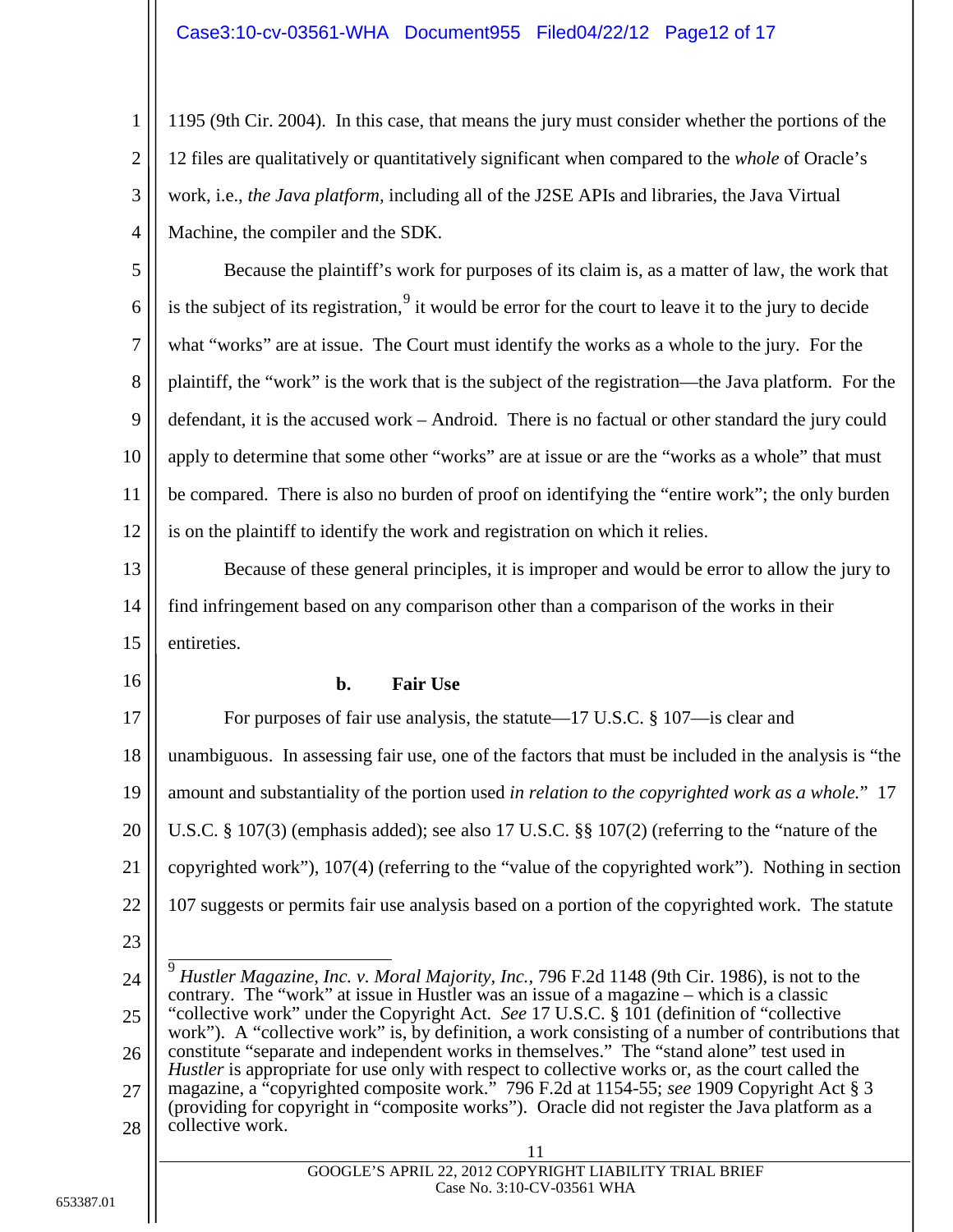1 2 requires that the portions of the plaintiff's work used by the defendant be analyzed compared to the plaintiff's copyrighted (i.e., registered) work "as a whole."

3

4

## **F. The Effect of Factual Copying on Substantial Similarity Analysis**

Even if the structure, sequence and organization of the 37 API packages and

5 6 "declarations" are held to be copyrightable, substantial similarity of the works as a whole is still an issue for the jury.

| $\overline{7}$ | Courts have reiterated many times that "[n] ot all copying is copyright infringement."                                                                                                                 |  |
|----------------|--------------------------------------------------------------------------------------------------------------------------------------------------------------------------------------------------------|--|
| 8              | See, e.g., Feist Publications, Inc. v. Rural Tel. Serv. Co., 499 U.S. 340, 361 (1991); Jackson v.                                                                                                      |  |
| 9              | <i>Booker</i> , 2012 U.S. App LEXIS 3024 at *8 (3rd Cir. Feb. 16, 2012) ("even if actual copying is                                                                                                    |  |
| 10             | proven, the court must decide, by comparing the allegedly infringing work with the original work,                                                                                                      |  |
| 11             | whether the copying was unlawful"; unlawful copying requires substantial similarity with respect                                                                                                       |  |
| 12             | to protected expression); Intervest Construction, Inc. v. Canterbury Estate Homes, Inc., 554 F.3d                                                                                                      |  |
| 13             | 914, 921 (11th Cir. 2008) (substantial similarity must be shown as to "similarity of expression,                                                                                                       |  |
| 14             | i.e., material susceptible of copyright protection").                                                                                                                                                  |  |
| 15             | The law in the Ninth Circuit is no different:                                                                                                                                                          |  |
| 16             | For an unauthorized use of a copyrighted work to be actionable, the use must be                                                                                                                        |  |
| 17             | significant enough to constitute infringement. See Ringgold v. Black Entm't<br>Television, Inc., 126 F.3d 70, 74-75 (2d Cir. 1997). This means that even where                                         |  |
| 18             | the fact of copying is conceded, no legal consequences will follow from that fact<br>unless the copying is substantial. See Laureyssens v. Idea Group, Inc., 964 $F$ .2d                               |  |
| 19             | 131, 140 (2d Cir. 1992); 4 Melville B. Nimmer & David Nimmer, Nimmer on<br>Copyright § 13.03[A], at 13-30.2.                                                                                           |  |
| 20             | Newton, 388 F.3d at 1192-93 (emphasis added).                                                                                                                                                          |  |
| 21             | Thus, the issues presented by the presence of isolated identical or very similar elements in                                                                                                           |  |
| 22             | two works remain the same as in all copyright cases—namely, whether those similarities relate to                                                                                                       |  |
| 23             | protectable elements and, if they do, whether they are sufficient to support a finding that the two                                                                                                    |  |
| 24             | works are, in their entireties, "substantially similar" or, in cases of thin copyright protection,                                                                                                     |  |
| 25             | "virtually identical" as to copyrightable elements. <sup>10</sup>                                                                                                                                      |  |
| 26             | 10<br>Indeed, one Seventh Circuit decision in 1990 held to the contrary, and stated that "Establishing                                                                                                 |  |
| 27             | substantial similarity is necessary only when direct evidence of copying is unavailable." Illinois<br>Bell Tel. Co. v. Haines & Co., 905 F.2d 1081, 1086 (7th Cir. 1990). That decision, however, was  |  |
| 28             | vacated by the Supreme Court following its decision in Feist, and, on remand, the Seventh Circuit<br>remanded to the district court with instructions to enter judgment in favor of the defendant. See |  |
|                | 12                                                                                                                                                                                                     |  |
|                | GOOGLE'S APRIL 22, 2012 COPYRIGHT LIABILITY TRIAL BRIEF<br>Case No. 3:10-CV-03561 WHA                                                                                                                  |  |

<span id="page-12-0"></span> $\mathop{\parallel}$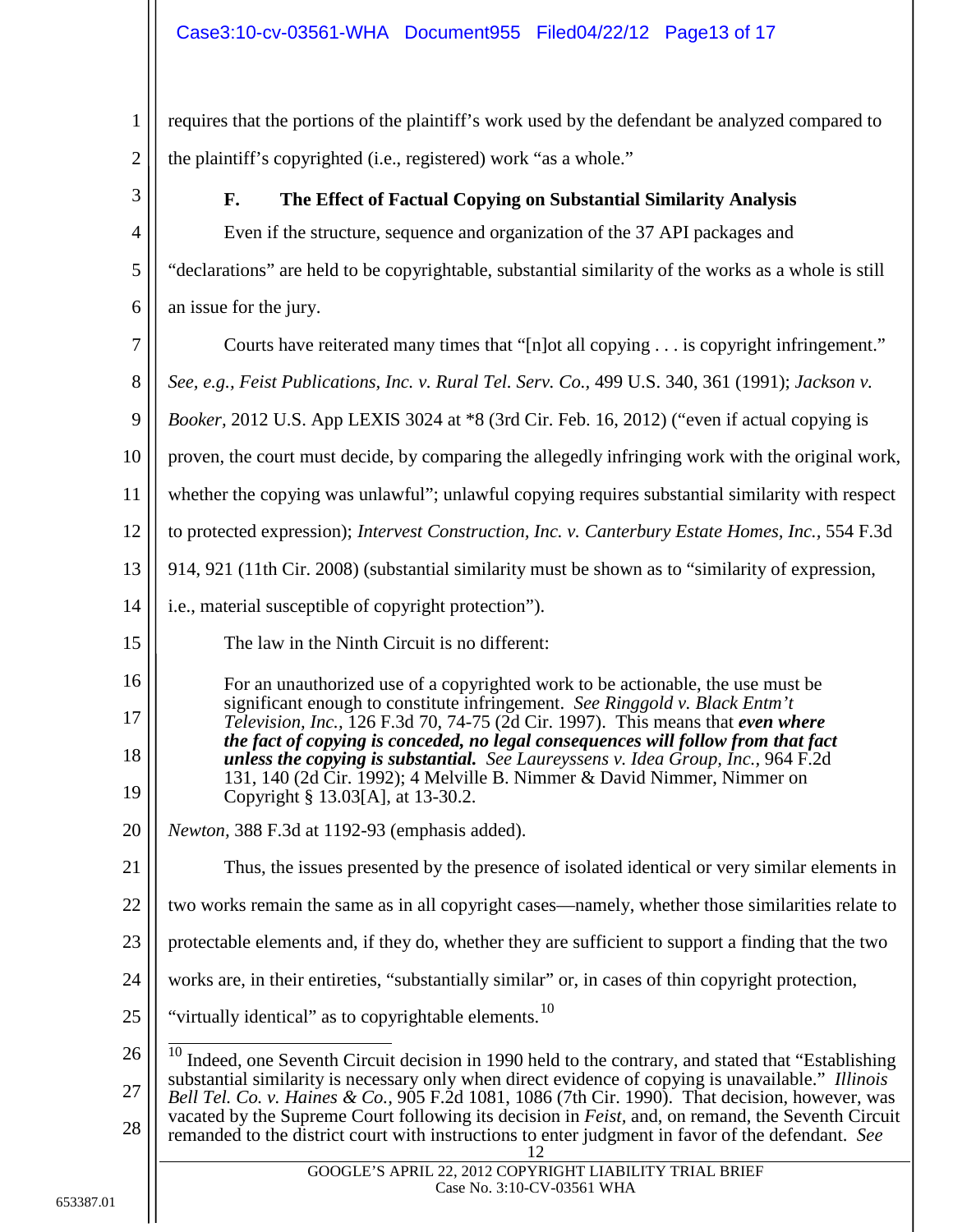#### Case3:10-cv-03561-WHA Document955 Filed04/22/12 Page14 of 17

2 3 4 5 6 7 In this case, even if the structure, sequence and organization of the 37 packages is found to be copyrightable, the jury must still decide whether the protected elements of that structure, sequence and organization—*excluding* the names, the ideas, the scenes a faire, the programming conventions, the functional elements necessary for compatibility and any other uncopyrightable elements—are sufficient to make Android, in its entirety, substantially similar to the Java platform. That analysis must properly take into account all the elements of the two works, including those that are different.

8

9

10

11

12

21

22

1

#### **G. The source code in the Sun compiled lines in the 37 APIs calls upon other APIs.**

The implementations of the Sun compiled lines in the 37 APIs are not self-contained. Instead, each of the 37 APIs calls upon methods and classes in other API packages. This is done for the same reasons third-party programs call on the APIs—to efficiently reuse pre-written code.

13 14 15 16 Indeed, as but one example, *every* single package in the Java 2 SE platform *requires*  java.lang, because every single class in every single package in the Java APIs directly or indirectly inherits the characteristics of the Object class, which is part of the java.lang package. Put another way, the compiled versions of *every single package* in the Java 2 SE platform are inoperable unless the compiled version of the java.lang package is present.

17 18 19 20 As another example, Sun's implementation of the URL class in the java.net API package needs to keep a "table" of certain information. Having a separate implementation of this functionality would be inefficient and unnecessary, and so the java.net API calls on the

HashTable class in the java.util API package to provide it.

**H. The implementing code for the Android API packages do not "borrow from other APIs" in the same pattern as the implementing code for the Oracle API packages.**

23 24 25 26 27 Because both the Oracle and Android API implementations implement similar functionality, both implementations often call upon *similar* APIs in a *similar* pattern to implement that functionality. For example, Android's implementation of the URL class in the java.net API package also must track a table of information, and it too calls on the Android's implementation  $\overline{a}$ 

28 932 F.2d 610 (7th Cir. 1991)*.*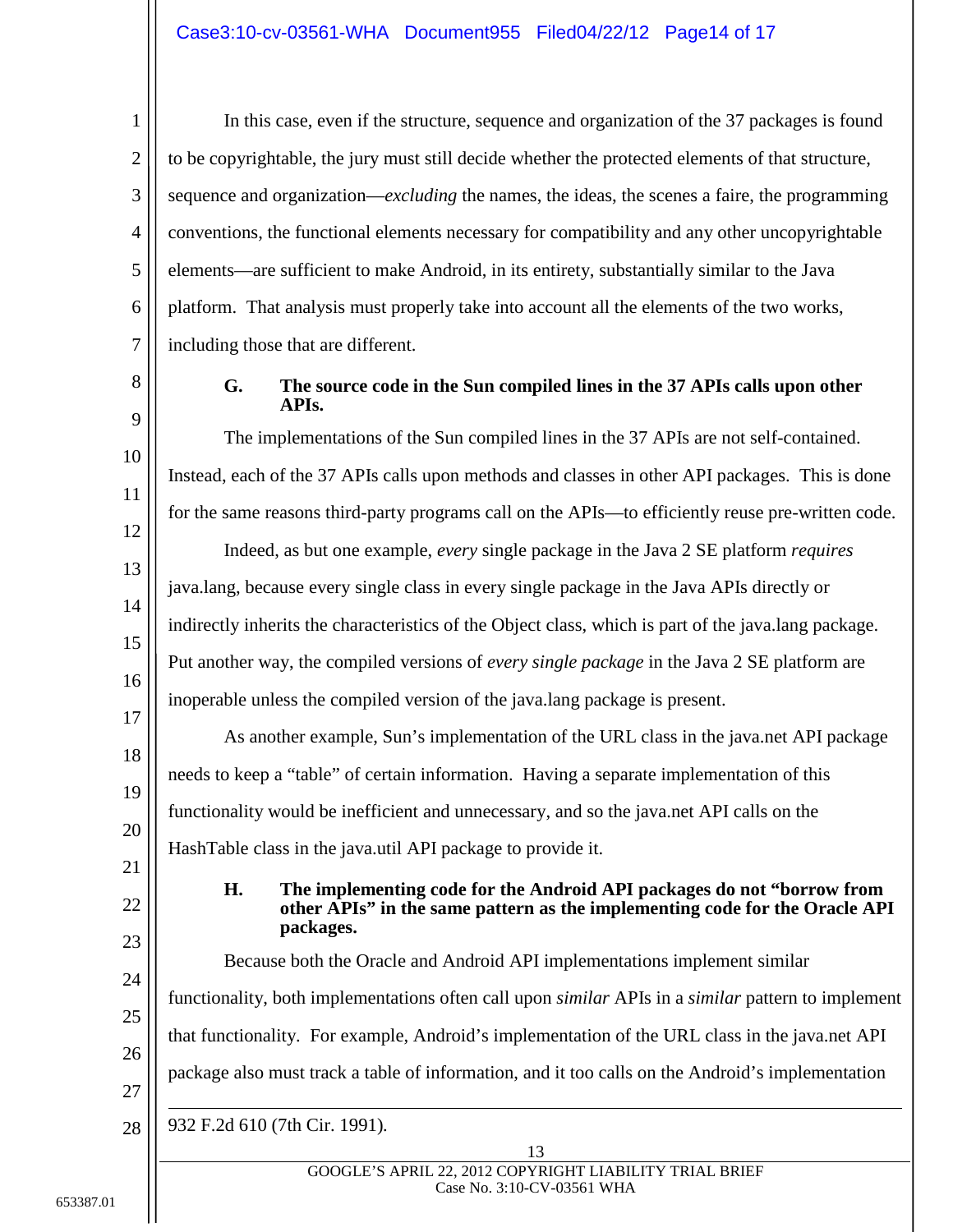of the HashTable class to provide that functionality.

2 3 4 5 6 However, in many of the classes in the 37 API packages, the Oracle and Android implementations of the class call upon different sets of APIs. For example, both the Oracle and Android implementations of the URL class call upon the java.io API package, but, the Oracle implementation uses the OutputStream class from the java.io package, while the Android implementation uses the ObjectOutputStream class from the java.io package.

7

8

9

10

11

12

13

14

15

16

17

1

#### **I. Source code in both the Oracle and Android implementations of the 37 APIs call upon APIs outside of the 37 APIs.**

The cross-referencing is not all within the 37 API packages at issue. For example, Oracle's implementations of the 37 API packages at issue call upon at least 29 API packages *that are not even present in Android*. Similarly, Android's implementations of the 37 APIs at issue call upon at least 28 packages *that are not even present in Java 2 SE.*

Both implementations also call APIs in *other* packages that are present in both platforms, but not at issue in this case, such as org.w3c.dom, org.xml.sax, javax.xml.transform, javax.xml.parsers, and java.util.concurrent. For example, Oracle's implementations of the 37 API packages often reference APIs in the "sun" namespace that are not present in Android. Similarly, Android's implementations reference packages in other namespaces that are not present in Oracle's implementation of Java platform, such as the "ibm" namespace.

18 19

#### **J. Efficiency and compatibility would be compromised if the interrelationships of methods and fields were changed by altering their grouping or inheritance.**

20 21 22 23 24 While it is technically possible to group all methods and fields into arbitrary classes, the system of APIs is easier for programmers to learn and more efficient for them to use if the APIs are organized in a predictable and practical fashion. The groupings of the methods and fields provide a helpful convention for programmers to follow to access and use the functionality of the underlying implementations.

25 26 27 28 14 The testimony of Dr. Mark Reinhold, Oracle's Chief Java Architect's, addressed this question directly, when he said that Sun "could have put all of the NIO—all of the new IO APIs into one package." RT 634:11-12 (Reinhold). However, "[h]umans aren't good at looking at very long lists of unstructured information," RT 634:10-11 (Reinhold), and so packages lacking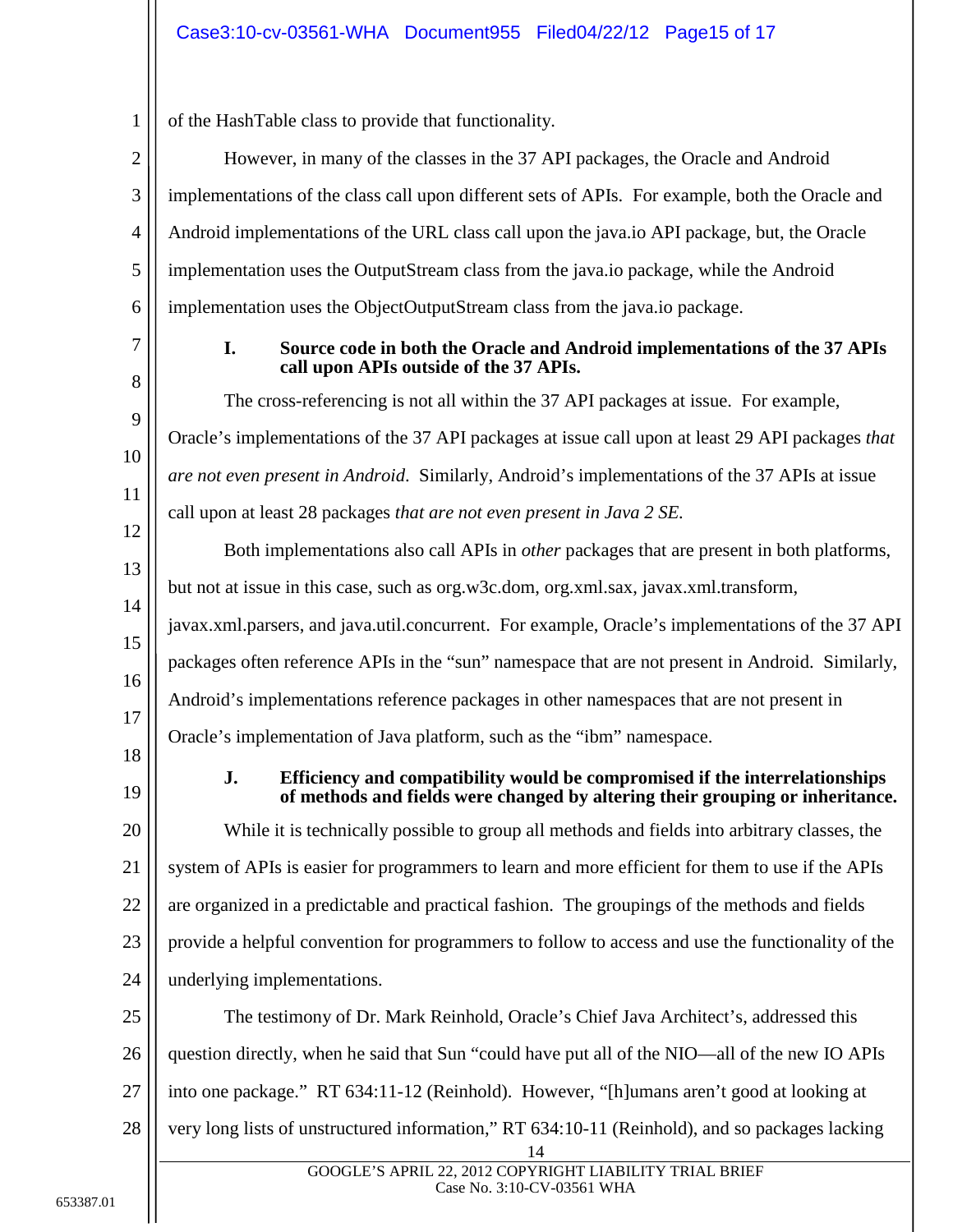#### Case3:10-cv-03561-WHA Document955 Filed04/22/12 Page16 of 17

1 2 3 4 5 6 7 8 9 10 11 such organization "would be really hard to use from the developer's, the software developer's standpoint." RT 619:20-21 (Reinhold). Once methods and fields are grouped, changes to that grouping would also lead to another type of inefficiency: the loss of compatibility. When learning an API, programmers learn how methods and fields are grouped into classes. They then in turn write software that relies on that grouping—e.g., that assumes that the "cos" method is in the Math class. As Dr. Josh Bloch testified, once the developers (and their software) rely on that structure, changes to the name (which includes information about the grouping into packages and classes) would cause incompatibility in existing software: Q. On any of the occasions while you were at Sun when you worked on reimplementing an existing API, did you ever change any of the elements of the method declaration for an existing method?

- A. No. We couldn't.
	- Q. Why couldn't you?

A. Because it wouldn't work any more, because programs that had been written to use that API would no longer work. You would compile them and there would be a mismatch. You would call a method name, the method name better be the same. If you change the name, the program won't work any more. It would be an incompatible change.

- RT 803:9-20 (Bloch). As a result, any alternative implementations of these methods and fields
- 18 (and packages) must replicate that specific grouping in order to be compatible with the original
- 19 implementation.

12

13

14

15

16

17

20 21 22 23 24 25 26 27 28 Inheritance (and the related concept of Interfaces) is another way to organize API elements in order to improve efficiency, in this case by removing redundancy. *See, e.g.,* RT 590- 92 (Reinhold). Instead of having the equivalent of "dogs have hair and feed their young milk," "cats have hair and feed their young milk," and "humans have hair and feed their young milk," an API can define "mammals" as a class, and state that mammals all have hair and feed their young milk. Dogs, cats and humans could then be defined as subclasses of the mammal class, and "inherit" the characteristics of having hair and feeding their young milk. The definitions of the dog, cat, and human subclasses could then focus on defining characteristics unique to each of those subclasses.